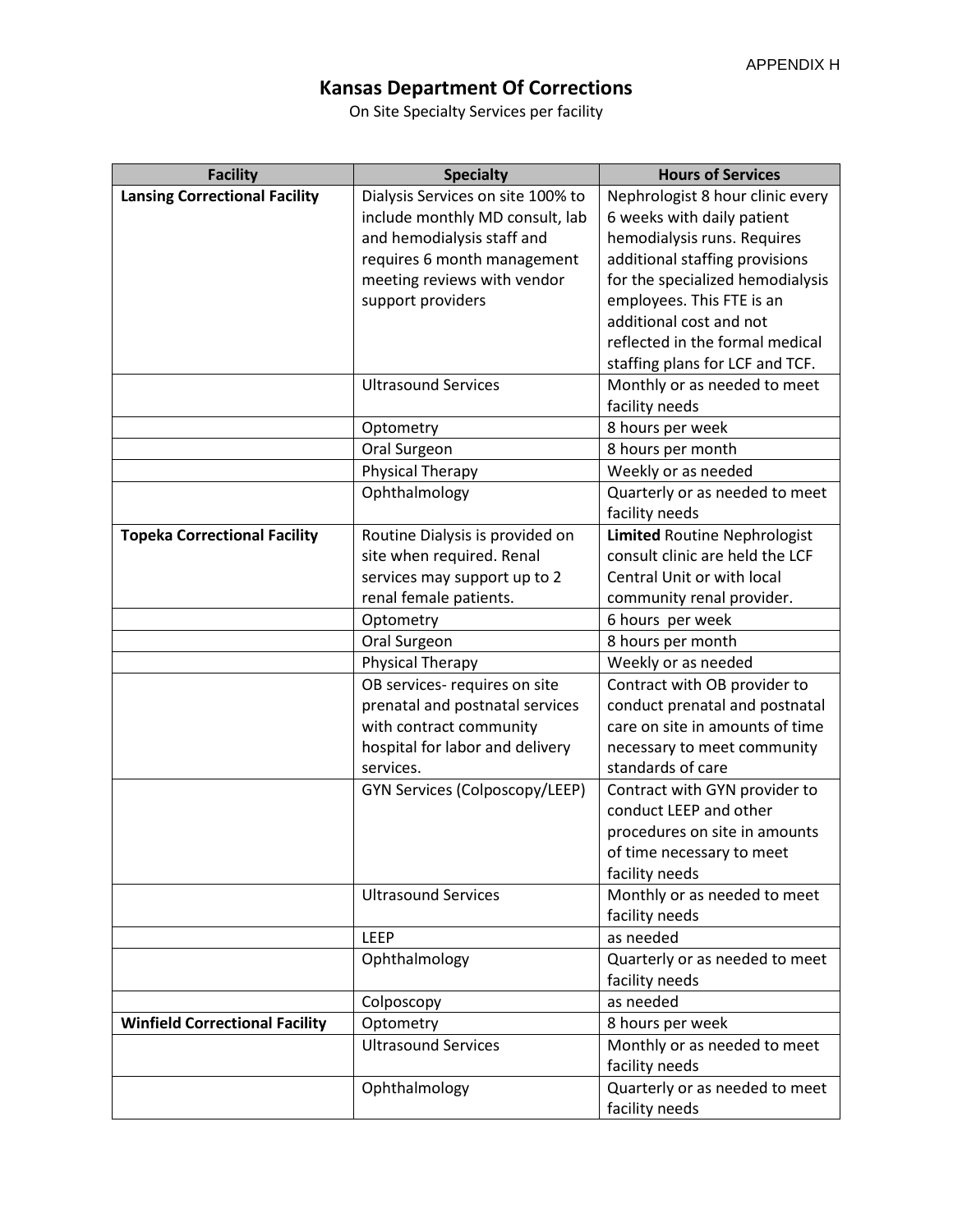## **Kansas Department Of Corrections**

On Site Specialty Services per facility

| <b>Ellsworth Correctional Facility</b> | Optometry                     | 8 hours per week                                 |
|----------------------------------------|-------------------------------|--------------------------------------------------|
|                                        | Ophthalmology                 | Quarterly or as needed to meet                   |
|                                        |                               | facility needs                                   |
|                                        | <b>Ultrasound services</b>    | Monthly or as needed to meet                     |
|                                        |                               | facility needs                                   |
|                                        | <b>Physical Therapist</b>     | Weekly or as needed                              |
|                                        | Oral Surgeon                  | 8 hours per month                                |
| <b>Hutchinson Correctional</b>         | <b>Ultrasound Services</b>    | Monthly or as needed to meet                     |
| <b>Facility</b>                        |                               | facility needs                                   |
|                                        | Optometry                     | 8 hours per week                                 |
|                                        | Oral Surgeon                  | 8 hours per month                                |
|                                        | <b>Physical Therapist</b>     | Weekly or as needed                              |
|                                        | Ophthalmology services        | Quarterly or as needed to meet<br>facility needs |
| <b>Larned Correctional MH Facility</b> | Optometry                     | 8 hours per week                                 |
|                                        | Ophthalmology services        | Quarterly or as needed to meet<br>facility needs |
|                                        | <b>Ultrasound Services</b>    | Monthly or as needed to meet<br>facility needs   |
|                                        | Oral Surgeon                  | 8 hours per month                                |
|                                        | <b>Physical Therapist</b>     | Weekly or as needed                              |
| <b>El Dorado Correctional Facility</b> | Chemotherapy/Oncology         | 40 hours per week or as needed                   |
|                                        | <b>Infusion Nurse</b>         |                                                  |
|                                        | Optometry                     | 8 hours per week                                 |
|                                        | <b>Ultrasound Services</b>    | Monthly or as needed to meet                     |
|                                        |                               | facility needs                                   |
|                                        | Oral Surgeon                  | 8 hours per month                                |
|                                        | <b>Physical Therapist</b>     | Weekly or as needed                              |
|                                        | <b>Oncology Physician</b>     | Monthly or as needed to meet<br>facility needs   |
|                                        | Ophthalmology services        | Quarterly or as needed to meet<br>facility needs |
|                                        | Endoscopy clinic              | Monthly                                          |
| <b>Oswego Unit</b>                     | <b>Optometry Services</b>     | As needed to meet facility<br>needs              |
|                                        | <b>Ophthalmology Services</b> | Quarterly or as needed to meet<br>facility needs |
|                                        | Oral Surgeon                  | 8 hours per month                                |
|                                        | <b>Ultrasound services</b>    | Monthly or as needed to meet                     |
|                                        |                               | facility needs                                   |
| <b>Norton Correctional Facility</b>    | Optometry                     | 8 hours per week                                 |
|                                        | <b>Ophthalmology Services</b> | Quarterly or as needed to meet<br>facility needs |
|                                        | <b>Ultrasound services</b>    | Monthly or as needed to meet<br>facility needs   |